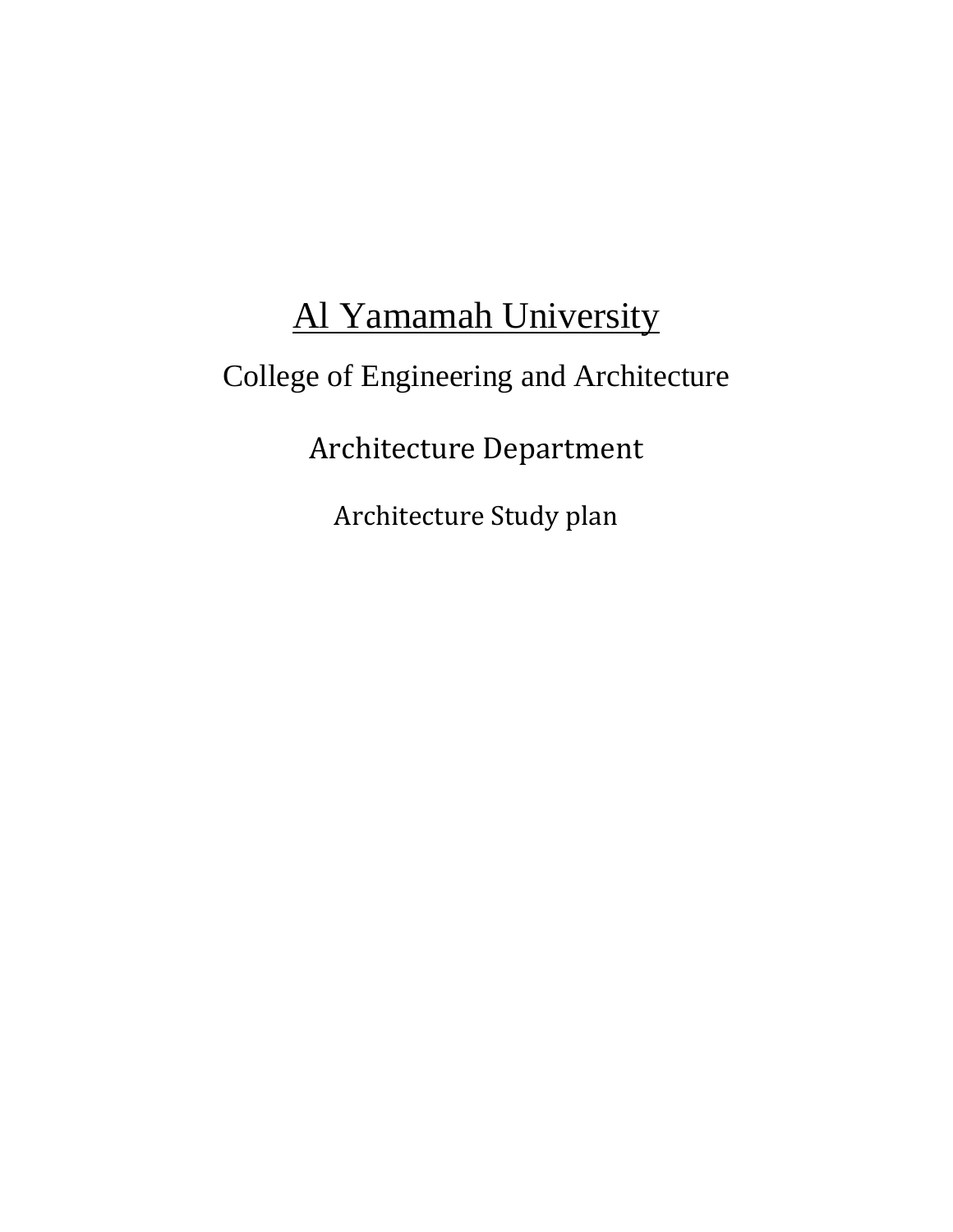# **Architecture Program {Architecture} 160 CR**

|  |  | First Year - Freshmen |  |
|--|--|-----------------------|--|
|--|--|-----------------------|--|

|                         |            | <b>Course code</b> | Course name                                       | LT                      | LB           | <b>CR</b>               | <b>PRE</b>      | 2                       |            | <b>Course code</b> | Course name                                        | LT                      | LB           | <b>CR</b>    | <b>PRE</b>                   |
|-------------------------|------------|--------------------|---------------------------------------------------|-------------------------|--------------|-------------------------|-----------------|-------------------------|------------|--------------------|----------------------------------------------------|-------------------------|--------------|--------------|------------------------------|
| $\mathbf{1}$            | <b>DES</b> | 101                | <b>Foundation 1</b>                               | $\mathbf{1}$            | 3            | $\overline{2}$          | <b>ORN 05-R</b> | $\mathbf{1}$            | <b>ARC</b> | 111                | Basic Design Studio II: Princi-<br>ples of Design  | $\overline{2}$          | 4            | 3            | DES 101 or<br>ARC 101        |
| $\mathbf{2}$            | <b>ARC</b> | 101                | Basic Design Studio I: Ar-<br>chitectural Drawing | $\mathbf{2}$            | 4            | 3                       | <b>ORN 05-R</b> | $\overline{2}$          | <b>ARC</b> | 112                | Drawing II: Shade/ shadow &<br>perspective drawing | 0                       | 4            | $\mathbf{2}$ | ARC 101 or<br><b>ARC 102</b> |
| $\overline{\mathbf{3}}$ | <b>STT</b> | 102                | <b>Introduction to Statistics</b>                 | 3                       | $\mathbf{0}$ | 3                       | MTH 001         | $\overline{\mathbf{3}}$ | PHY        | 102                | <b>Physics for Architecture</b>                    | 3                       | $\mathbf{0}$ | 3            | <b>ORN 04-R</b>              |
| $\overline{4}$          | <b>ENG</b> | 101                | <b>English Essay Writing I</b>                    | $\overline{\mathbf{3}}$ | $\mathbf{0}$ | $\overline{\mathbf{3}}$ | <b>ORN 05-R</b> | 4                       | <b>MEC</b> | 103                | <b>Engineering Mechanics</b>                       | $\overline{\mathbf{3}}$ | $\mathbf{0}$ | 3            | <b>MTH 001</b>               |
| 5                       | PHI.       | 101                | <b>Critical Thinking</b>                          | $\overline{\mathbf{3}}$ | $\mathbf 0$  | $\overline{\mathbf{3}}$ |                 | 5                       | PHY        | 201                | Introduction to Physical Sci-<br>ence              | $\overline{\mathbf{3}}$ | $\mathbf{0}$ | 3            | <b>ORN 04-R</b>              |
| 6                       | SOS        | 102                | Introduction to Social Sci-<br>ences              | 3                       | $\mathbf{0}$ | $\overline{\mathbf{3}}$ | <b>ORN-04R</b>  | 6                       | <b>ENG</b> | 201                | <b>Technical Report Writing</b>                    | $\overline{\mathbf{3}}$ | $\mathbf{0}$ | 3            | <b>ENG 101</b>               |
|                         |            |                    |                                                   | 15                      | 7            | 17                      |                 |                         |            |                    |                                                    | 14                      | 8            | 17           |                              |

#### **Second Year - Sophomore 1**

| 3              | <b>Course code</b> |     | <b>Course name</b>                        | LT             | LB           | <b>CR</b>      | <b>PRE</b>                                      | 4                       | <b>Course code</b> |     | <b>Course name</b>                            |                | LB             | <b>CR</b>      | <b>PRE</b>     |
|----------------|--------------------|-----|-------------------------------------------|----------------|--------------|----------------|-------------------------------------------------|-------------------------|--------------------|-----|-----------------------------------------------|----------------|----------------|----------------|----------------|
| 1 <sup>1</sup> | <b>ARC</b>         | 201 | <b>Architectural Design Studio</b>        | $\overline{2}$ | 5            | 4              | ARC 111,<br><b>ARC 112</b>                      | $\mathbf{1}$            | <b>ARC</b>         | 211 | Architectural Design Studio II                | $\overline{2}$ | 5              | 4              | ARC 201        |
| 2 <sub>1</sub> | <b>ARC</b>         | 202 | Drawing III:<br>Digital Media 2D          | $\mathbf{1}$   | 4            | $\overline{2}$ | <b>ARC 112</b>                                  | $\overline{2}$          | <b>ARC</b>         | 212 | Drawing IV : Digital Media<br>3-D & Animation | $\mathbf{1}$   | 4              | $\mathbf{2}$   | <b>ARC 202</b> |
| 3 <sup>1</sup> | <b>ARC</b>         | 203 | <b>History of Architecture I</b>          | $\overline{2}$ | 0            | $\overline{2}$ | ARC 111                                         | $\overline{\mathbf{3}}$ | <b>ARC</b>         | 213 | <b>History of Architecture II</b>             | $\overline{2}$ | 0              | $\mathbf{2}$   | <b>ARC 203</b> |
| $\overline{4}$ | <b>ARC</b>         | 204 | <b>Theory of Architecture I</b>           | $\overline{2}$ | 0            | $\overline{2}$ | <b>ARC 111</b>                                  | 4                       | <b>ARC</b>         | 214 | Theory of Architecture II                     | $\overline{2}$ | 0              | $\mathbf{2}$   | <b>ARC 204</b> |
| 5              | <b>ARC</b>         | 205 | <b>Theory of Structure</b>                | $\mathbf{1}$   | $\mathbf{2}$ | $\overline{2}$ | MEC 103,<br><b>PHY 102 OR</b><br><b>PHY 201</b> | 5                       | <b>ARC</b>         | 215 | <b>Building Construction I</b>                | $\overline{2}$ | 3              | 3              | <b>ARC 201</b> |
| 6 <sup>1</sup> | <b>ISL</b>         | 101 | <b>Foundation of Islamic Cul-</b><br>ture | $\overline{2}$ | $\mathbf{0}$ | $\overline{2}$ |                                                 | 6                       | <b>ARC</b>         | 216 | <b>Concrete &amp; steel construction</b>      | $\mathbf{1}$   | $\overline{2}$ | $\mathbf{2}$   | <b>ARC 205</b> |
| $\overline{7}$ | <b>ARB</b>         | 102 | <b>Communication Skill in Ar-</b><br>abic | $\overline{2}$ | $\mathbf{0}$ | $\overline{2}$ |                                                 | $\overline{7}$          | <b>ARB</b>         | 202 | <b>Writing Skills in Arabic</b>               | $\overline{2}$ | $\mathbf{0}$   | $\overline{2}$ |                |
|                |                    |     |                                           | 12             | 11           | 16             |                                                 |                         |                    |     |                                               | 12             | 14             | 17             |                |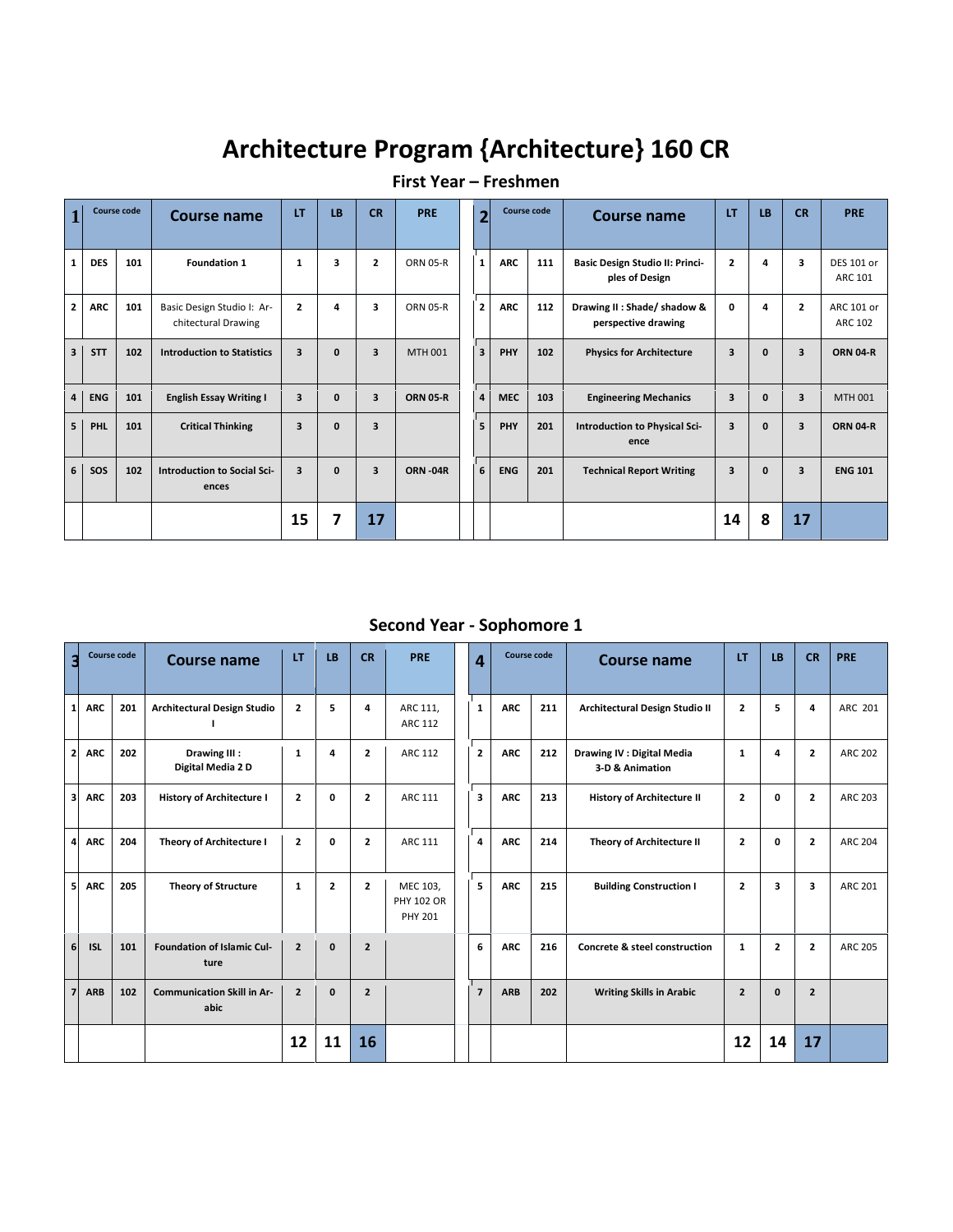| 5              |            | <b>Course code</b> | Course name                                | LT                      | <b>LB</b>      | <b>CR</b>               | <b>PRE</b>                | O                                 | <b>Course code</b> |     | Course name                                |                | <b>LB</b>      | <b>CR</b>      | <b>PRE</b>         |
|----------------|------------|--------------------|--------------------------------------------|-------------------------|----------------|-------------------------|---------------------------|-----------------------------------|--------------------|-----|--------------------------------------------|----------------|----------------|----------------|--------------------|
| $\mathbf{1}$   | <b>ARC</b> | 301                | Architectural digital Design<br>Studio III | $\overline{2}$          | 6              | 5                       | ARC 211<br><b>ARC 212</b> | <b>ARC</b><br>311<br>$\mathbf{1}$ |                    |     | Architectural Design Studio IV             | $\mathbf{2}$   | 6              | 5              | ARC 301            |
| $\overline{2}$ | <b>ARC</b> | 302                | <b>Building Construction II</b>            | $\overline{2}$          | 3              | $\overline{\mathbf{3}}$ | <b>ARC 215</b>            | $\overline{2}$                    | <b>ARC</b>         | 312 | Sanitary installation                      | $\overline{2}$ | 0              | $\overline{2}$ | ARC 302            |
| 3              | ARC        | 303                | <b>Technical Installation</b>              | $\overline{2}$          | 0              | $\overline{2}$          | <b>ARC 215</b>            | $\overline{\mathbf{3}}$           | <b>ARC</b>         | 313 | Intro. to Housing and Urban Design         | 3              | 0              | 3              | ARC 301            |
| 4              | <b>ARC</b> | 304                | Introduction to Environ-<br>mental control | $\overline{\mathbf{3}}$ | 0              | 3                       | PHY 102                   | 4                                 | <b>ARC</b>         | 314 | <b>Introduction to Building Technology</b> | 3              | $\mathbf{0}$   | 3              | ARC 302<br>ARC 305 |
| 5              | <b>ARC</b> | 305                | Properties and strength of<br>materials    | $\mathbf{1}$            | $\overline{2}$ | $\overline{2}$          | PHY 102                   | 5                                 | <b>ARC</b>         | 315 | <b>Soil Mechanics and Foundation</b>       | $\mathbf{1}$   | $\overline{2}$ | $\overline{2}$ | ARC 305            |
| 6              | <b>ISL</b> | 201                | <b>Foundation of Islamic Econ-</b><br>omy  | $\overline{2}$          | $\mathbf{0}$   | $\overline{2}$          |                           | 6                                 | <b>ARB</b><br>302  |     | <b>Selected Topics in Arabic</b>           | $\overline{2}$ | $\mathbf{0}$   | $\overline{2}$ |                    |
|                |            |                    |                                            | 12                      | 11             | 17                      |                           |                                   |                    |     |                                            | 13             | 8              | 17             |                    |

**Third Year - Sophomore 2**

### **ARC 316** Co-op 6 CR SUMMER TRAINING FOR (440 HOURS)

## **Fourth Year - Junior**

| 7              |            | <b>Course code</b> | <b>Course name</b>                          | LT             | LB           | <b>CR</b>      | <b>PRE</b>     | 8              |            | Course code | <b>Course name</b>                                   | LT             | LB           | <b>CR</b>               | <b>PRE</b>                |
|----------------|------------|--------------------|---------------------------------------------|----------------|--------------|----------------|----------------|----------------|------------|-------------|------------------------------------------------------|----------------|--------------|-------------------------|---------------------------|
| $\mathbf{1}$   | <b>ARC</b> | 401                | <b>Architectural Design</b><br>Studio V     | $\overline{2}$ | 8            | 6              | ARC 311        | $\mathbf{1}$   | <b>ARC</b> | 411         | Architectural Design Stu-<br>dio VI                  | $\overline{2}$ | 8            | 6                       | <b>ARC 313</b><br>ARC 401 |
| $\overline{2}$ | <b>ARC</b> | 402                | Landscape Architecture<br>and site planning | $\overline{2}$ | 3            | 3              | <b>ARC 201</b> | $\overline{2}$ | <b>ARC</b> | 412         | <b>City Planning</b>                                 | $\mathbf{z}$   | 4            | 3                       | ARC 311                   |
| 3              | <b>ARC</b> | 403                | <b>Working Drawings</b>                     | $\overline{2}$ | 4            | 3              | <b>ARC 302</b> | 3              | <b>ARC</b> | 413         | <b>Working Drawings and</b><br><b>Documentations</b> | $\overline{2}$ | 4            | $\overline{\mathbf{3}}$ | ARC 403                   |
| $\overline{4}$ | <b>ARC</b> | <b>XXX</b>         | <b>Department Elective I</b>                | $\overline{2}$ | $\mathbf{0}$ | $\overline{2}$ | <b>XXX</b>     | 4              | <b>ARC</b> | <b>XXX</b>  | <b>Department Elective II</b>                        | $\overline{2}$ | $\mathbf 0$  | $\overline{2}$          | <b>XXX</b>                |
| 5              | <b>ISL</b> | 301                | <b>Work Ethics in Islam</b>                 | $\overline{2}$ | $\mathbf{0}$ | $\overline{2}$ |                | 5              | <b>ISL</b> | 401         | <b>Topics in Islamic Thought</b>                     | $\overline{2}$ | $\mathbf{0}$ | $\overline{2}$          |                           |
|                |            |                    |                                             | 10             | 15           | 16             |                |                |            |             |                                                      | 10             | 16           | 16                      |                           |